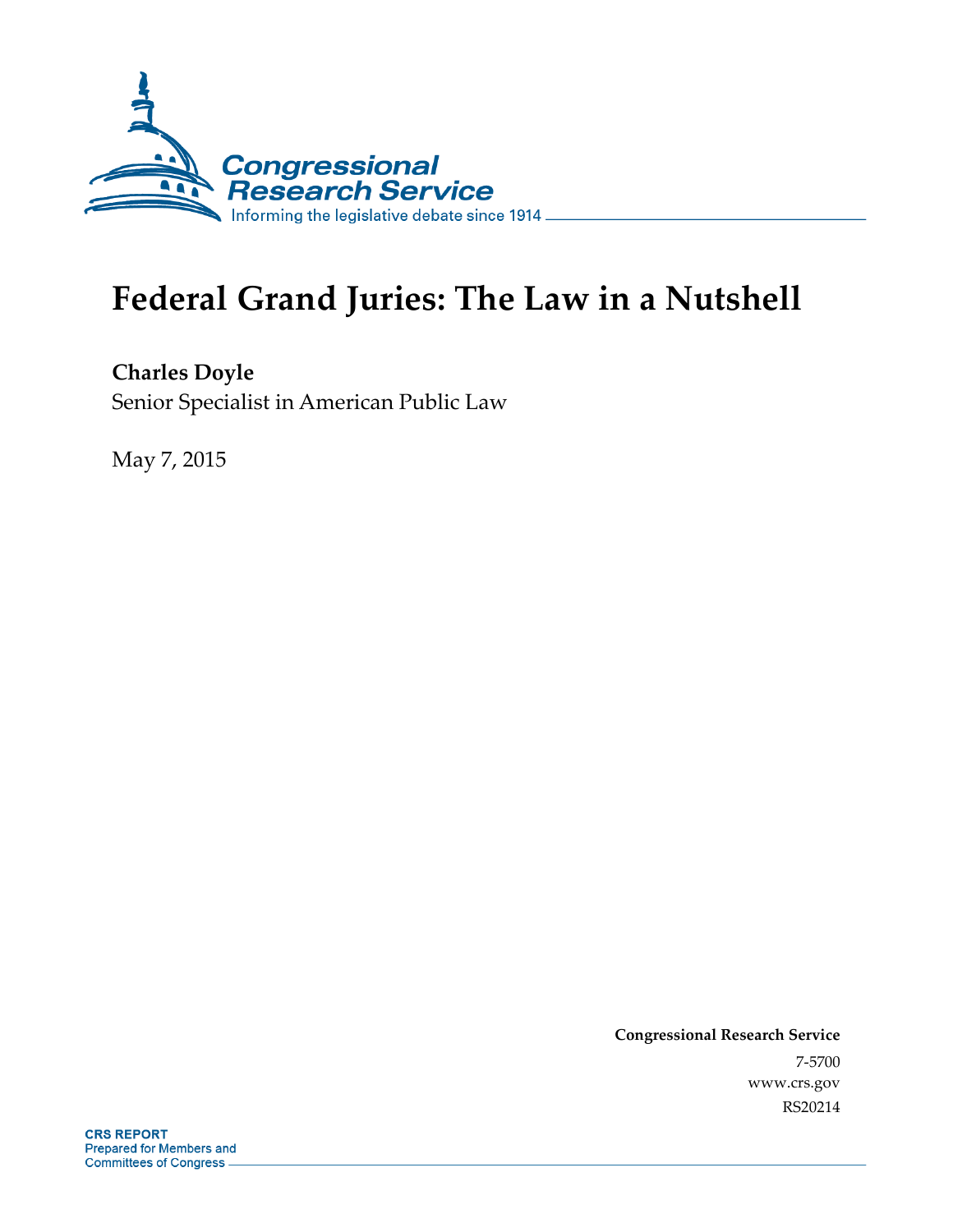#### **Summary**

The federal grand jury exists to investigate crimes against the United States and to secure the constitutional right of grand jury indictment. Its responsibilities require broad powers. As an arm of the U.S. District Court which summons it, upon whose process it relies, and which will receive any indictments it returns, the grand jury's subject matter and geographical jurisdiction is that of the court to which it is attached.

Ordinarily, the law is entitled to everyone's evidence. Witnesses subpoenaed to appear before the grand jury, therefore, will find little to excuse their appearance. Once before the panel, however, they are entitled to the benefit of various constitutional, common law and statutory privileges, including the right to withhold self-incriminating testimony and the security of confidentiality of their attorney-client communications. They are not, however, entitled to have an attorney with them in the grand jury room when they testify. Unless the independence of the grand jury is overborne, irregularities in the grand jury process ordinarily will not result in dismissal of an indictment, particularly where dismissal is sought after conviction.

The grand jury conducts its business in secret, although witnesses are not bound and the rules permit disclosure of matters occurring before the grand jury under limited circumstances with court approval.

Citations for the quotations and statements in this report may be found in CRS Report 95-1135, *The Federal Grand Jury*, from which this report has been abridged.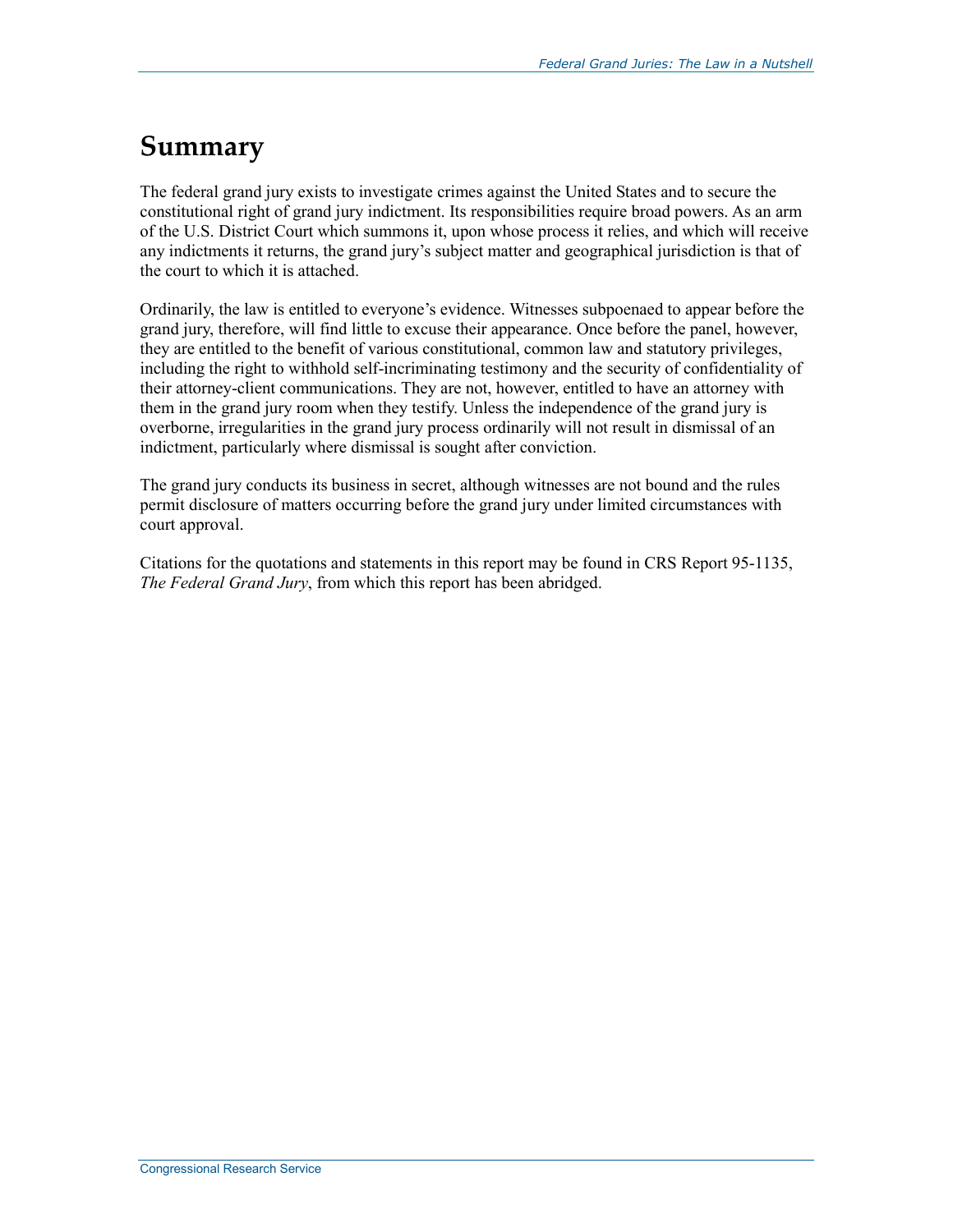## **Contents**

#### Contacts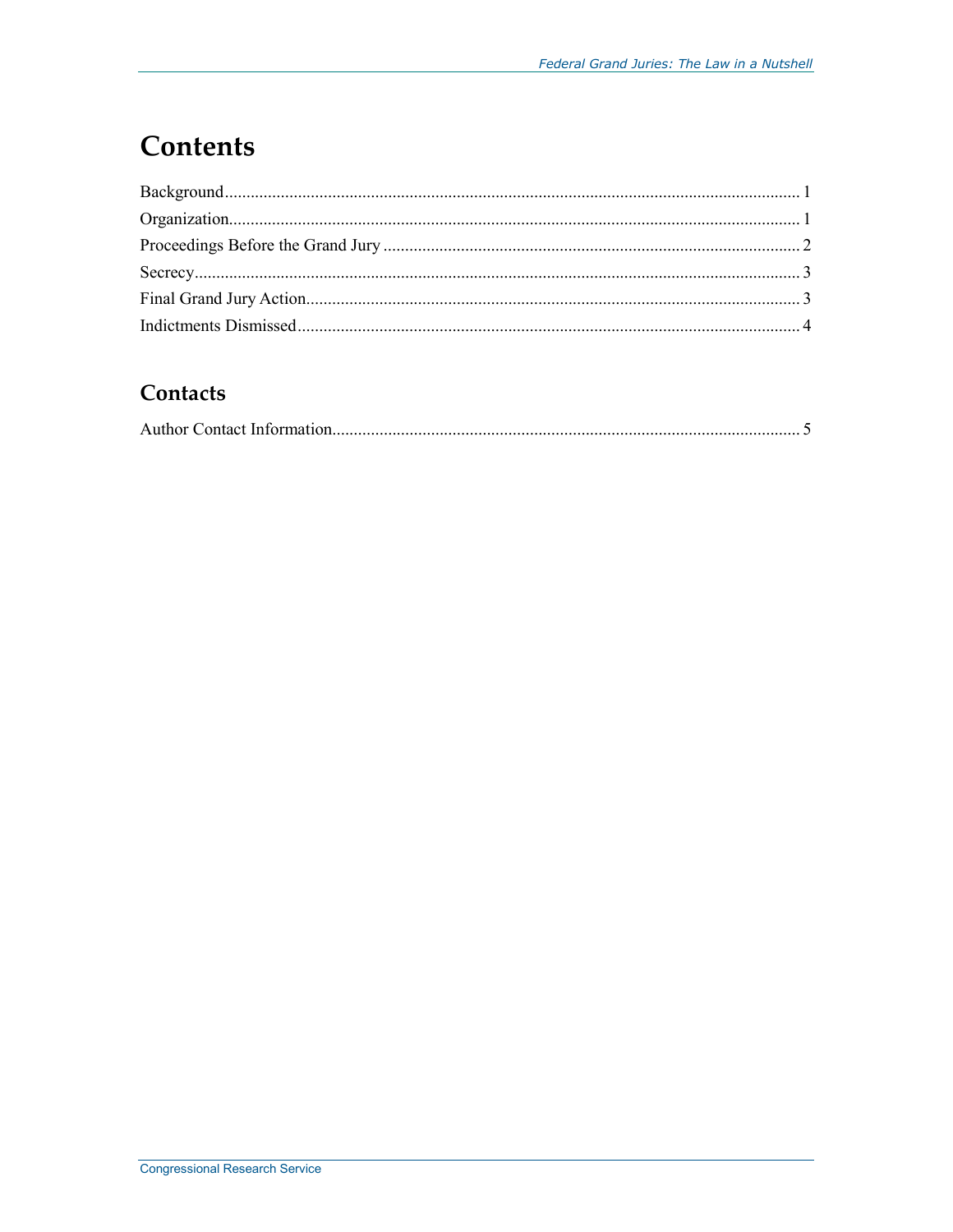## **Background**

The grand jury is an institution of antiquity that dates back to the twelfth century. By the American colonial period, the grand jury had become both an accuser and a protector. It was the protector the Founders saw when they enshrined the grand jury within the Bill of Rights and the reason it has been afforded extraordinary inquisitorial powers and exceptional deference.

The right to grand jury indictment is only constitutionally required in federal cases. In a majority of the states prosecution may begin either with an indictment or with an information or complaint filed by the prosecutor.

Although abolition of the right to indictment in the states and abolition of the grand jury itself in England came primarily as a matter of judicial economy, most of the contemporary calls to change the federal grand jury system are a reaction to perceived instances of prosecutorial exuberance.

## **Organization**

The federal grand jury enjoys sweeping authority. It may begin its examination even in the absence of probable cause or any other level of suspicion that a crime has been committed within its reach. In the exercise of its jurisdiction, the grand jury may "investigate merely on suspicion that the law is being violated, or even just because it wants assurance that it is not," and its inquiries "may be triggered by tips, rumors, evidence proffered by the prosecutor, or the personal knowledge of the grand jurors." Unrestrained "by questions of propriety or forecasts of the probable result of the investigation or by doubts whether any particular individual will be found properly subject to an accusation," its "investigation is not fully carried out until every available clue has been run down and all witnesses examined in every proper way to find if a crime has been committed."

Federal grand juries are selected by the court in each federal judicial district. Federal grand jurors must be citizens of the United States, 18 years of age or older and residents of the judicial district for at least a year, be able to read, write, and understand English with sufficient proficiency to complete the juror qualification form, be able to speak English, and be mentally and physically able to serve; those charged with or convicted of a felony are ineligible.

Discrimination in selection on the basis of race, color, religion, sex, national origin, or economic status is prohibited, and grand jurors must be "selected at random from a fair cross section of the community in the district or division wherein the court convenes."

Grand jury panels consist of 16 to 23 members, 16 of whom must be present for a quorum, and 12 of whom must concur to indict. They sit until discharged by the court, but generally not for longer than 18 months or in the case of some grand juries in the more populous districts for 36 months.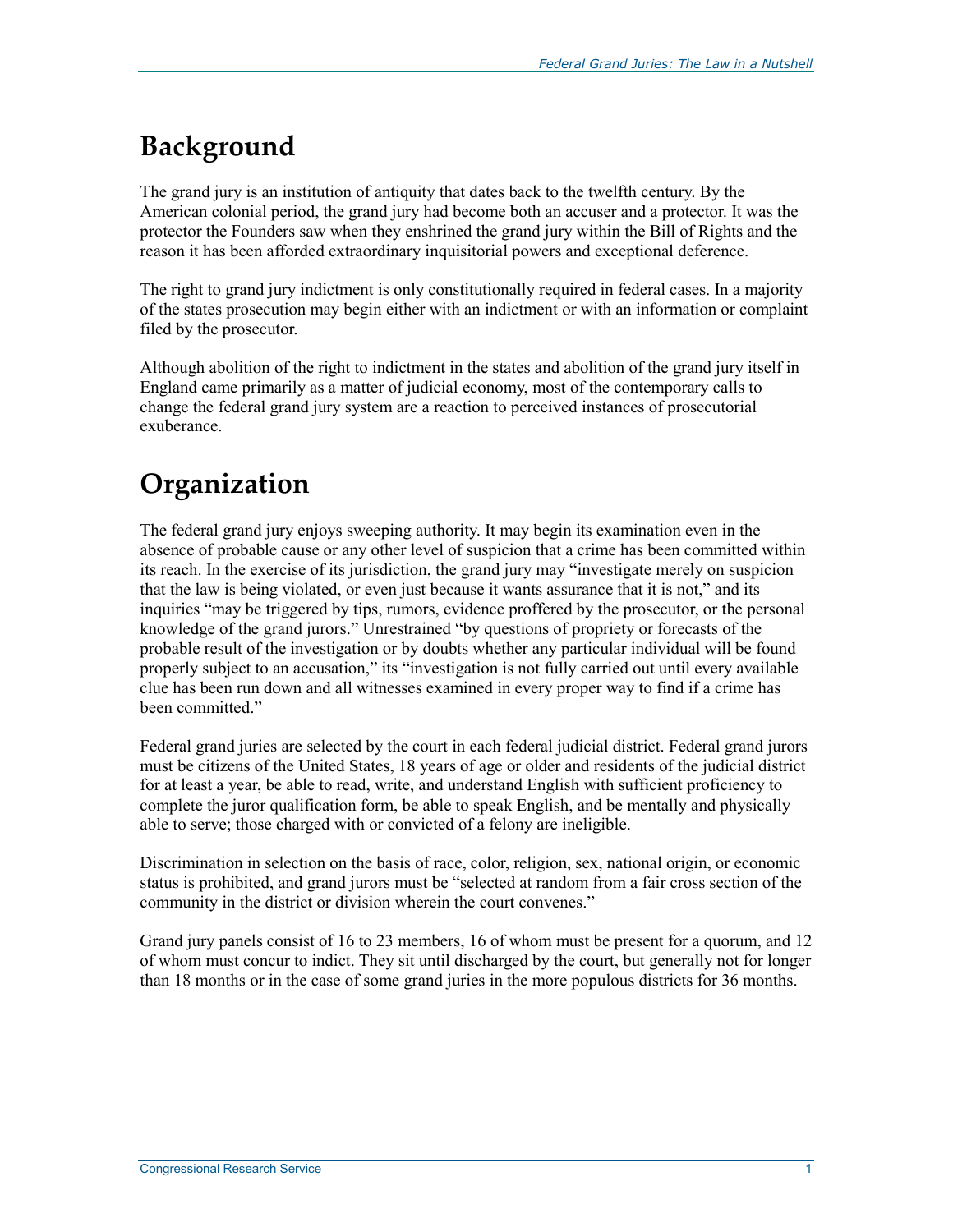### **Proceedings Before the Grand Jury**

The grand jury does not conduct its business in open court nor does a federal judge preside over its proceedings. The grand jury meets behind closed doors with only the jurors, attorney for the government, witnesses, someone to record testimony, and possibly an interpreter present.

In many cases, the government will have already conducted an investigation and the attorney for the government will present evidence. In other cases, the investigation will be incomplete and the grand jury, either on its own initiative or at the suggestion of the attorney for the government, will investigate.

The attorney for the government will ordinarily arrange for the appearance of witnesses before the grand jury, will suggest the order in which they should be called, and will take part in questioning them. The prosecutor is the most common source of legal advice and will draft most of the indictments returned by the grand jury.

Grand jury witnesses usually appear before the grand jury under subpoena. Although subpoenas may be issued and served at the request of the panel itself, the attorney for the government ordinarily "fills in the blanks" on a grand jury subpoena and arranges the case to be presented to the grand jury.

Unjustified failure to comply with a grand jury subpoena may result in a witness being held in civil contempt, convicted for criminal contempt, or both. Justifications for failure to comply are limited. Absent self-incrimination or some other privilege, the law expects citizens to cooperate with efforts to investigate crime. Even when armed with an applicable privilege a witness' compliance with a grand jury subpoena is only likely to be excused with respect to matters protected by the privilege. A witness, subpoenaed to testify rather than merely produce documents, is compelled to appear before the grand jury and claim the privilege with respect to any questions to which it applies.

Grand jury subpoenas are subject to rule that, "the grand jury ... may not itself violate a valid privilege, whether established by the Constitution, statutes, or the common law." Matters that might be considered privileged under other circumstances are not always recognized as privileged before the grand jury. Some privileges like doctor-patient, have been refused recognition, some like journalist-source have been recognized for limited purposes that may or may not provide the basis for a motion to quash a grand jury subpoena, and some like attorney-client have been recognized as evidentiary privileges for grand jury purposes.

The shadow of the Fourth Amendment is visible in Rule 17(c) of the Federal Rules of Criminal Procedure, which supplies the grounds most often successfully employed to quash a grand jury subpoena, "... The court on motion made promptly may quash or modify the subpoena if compliance would be unreasonable or oppressive." A subpoena is "unreasonable or oppressive" if (1) it commands the production of things clearly irrelevant to the investigation being pursued; (2) it fails to specify the things to be produced with reasonable particularity; or (3) it is unreasonable in terms of the relative extent of the effort required to comply.

It is not unreasonable under the Fourth Amendment nor contrary to the Fifth Amendment privilege against self-incrimination to subpoena a witness to appear before the grand jury in order to furnish a voice exemplar, a handwriting exemplar, or to sign a consent form authorizing the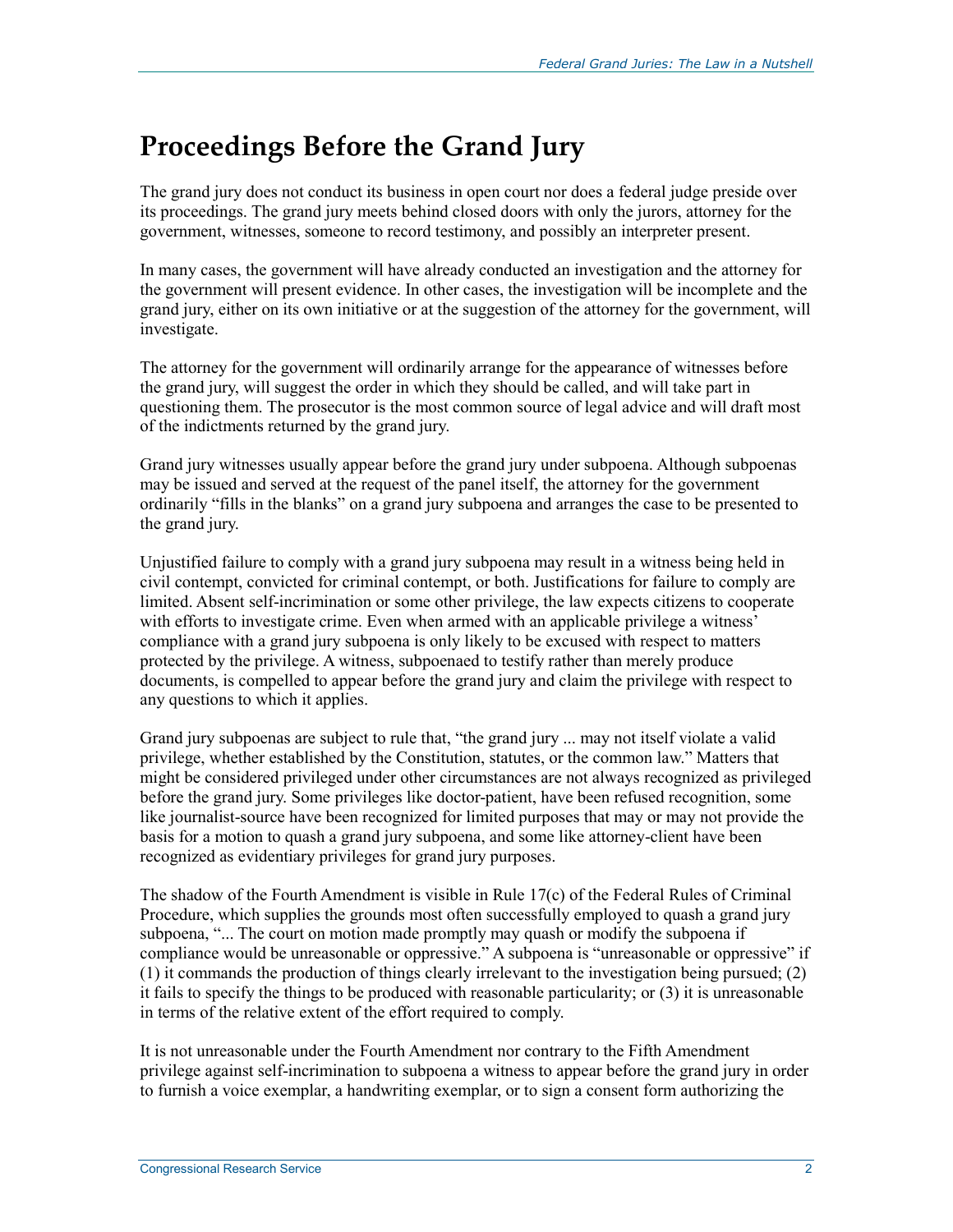disclosure of bank records. Consequently, the courts will not quash an otherwise valid subpoena issued for any of those purposes.

Although the Fifth Amendment privilege against self-incrimination precludes requiring a witness to testify at his or her criminal trial, it does not "confer an absolute right to decline to respond in a grand jury inquiry." Once before the grand jury, a witness may decline to present selfincriminating testimony.

### **Secrecy**

Grand jury proceedings are conducted behind closed doors and the rules cloak "matters occurring before the grand jury" in secrecy. Violations of grand jury secrecy are punishable as a contempt of court. The rules, however, are not all encompassing. Grand jury witnesses are free to disclose their testimony.

While "matters occurring before the grand jury" are secret, the rules do not ordinarily bar disclosure of information because the information might be presented to the grand jury at some time in the future. The rule protects the workings of the grand jury not the grist for its mill. The fact of disclosure to the grand jury, rather than the information disclosed, is the object of protection.

The rules specifically permit government attorneys who acquire information while assisting a grand jury to disclose it to government attorneys and employees assisting in the criminal process which is the focus of the grand jury's inquiry. The rules permit government attorneys to disclosure matters occurring before a prior grand jury to a subsequent grand jury panel. The rules also allow disclosure of foreign intelligence information to government officers and employees. They also permit the court to authorize disclosure "preliminary to or in connection with a judicial proceeding"; upon a defendant's request "showing grounds may exist for a motion to dismiss the indictment because of matters occurring before the grand jury"; and to state enforcement authorities. Limited disclosure may also be possible under separate statutory or common law authority.

#### **Final Grand Jury Action**

There are four possible outcomes of convening a grand jury—(1) indictment, (2) a vote not to indict, to find "no bill" or "no true bill," or to endorse the indictment "ignoramus," (3) discharge or expiration without any action, (4) submission of a report to the court.

In an indictment the grand jury accuses a designated person with a specific crime. It contains a "plain, concise and definite written statement of the essential facts constituting the offense charged" and bears the signature of the attorney for the government, and of the grand jury foreperson. An indictment (1) "must contain a statement of the essential facts constituting the offense charged, (2) it must contain allegations of each element of the offense charged, so that the defendant is given fair notice of the charge that he must defend, and (3) its allegations must be sufficiently distinctive so that an acquittal or conviction on such charges can be pleaded to bar a second prosecution for the same offense."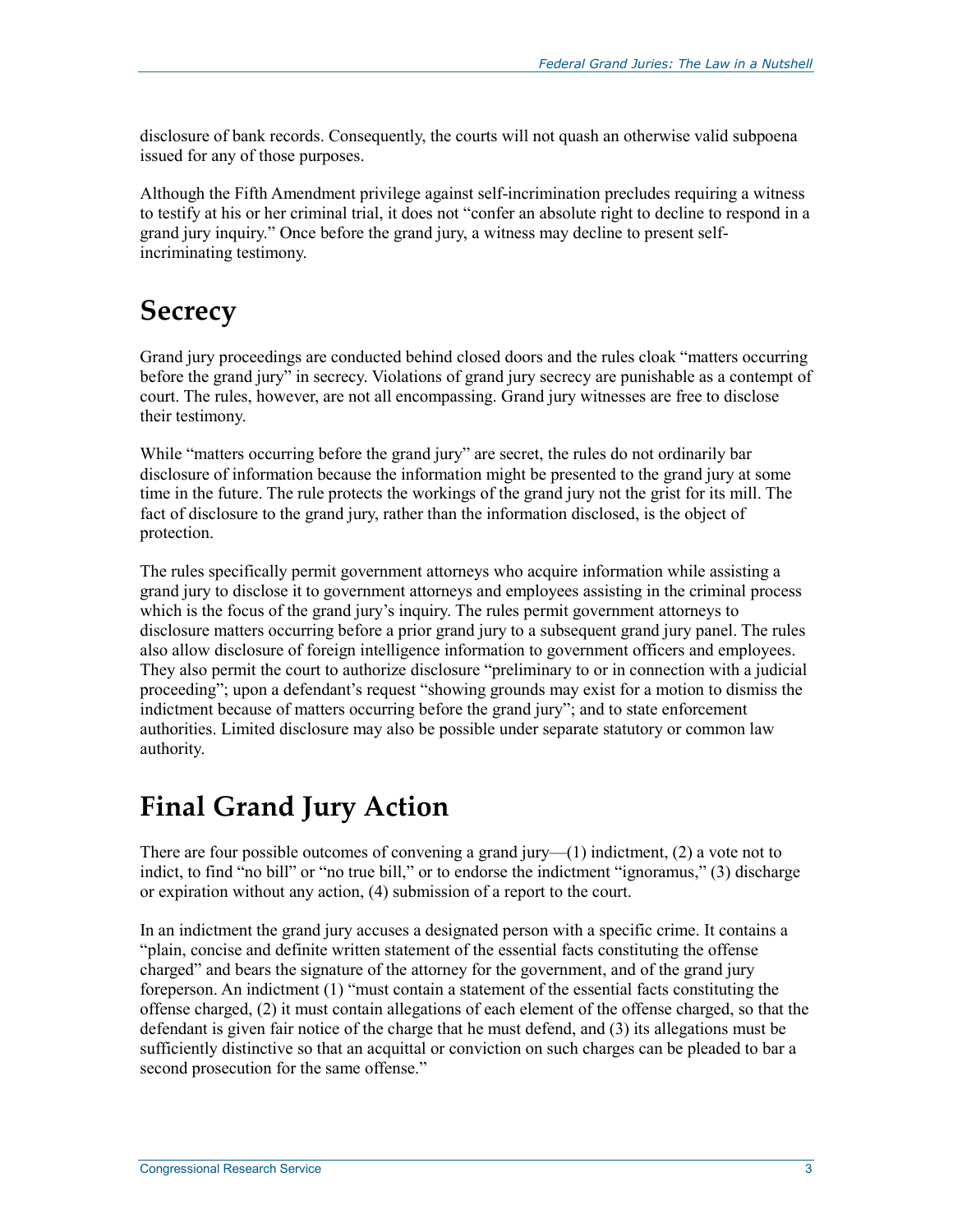Every defendant to be tried for a federal capital or "otherwise infamous crime" has a constitutional right to demand that the process begin only after the concurrence of 12 of his or her fellow citizens reflected in an indictment. It is a right, however, which the defendant may waive in noncapital cases. Misdemeanors may, but need not, be tried by indictment.

The grand jury may indict only upon the vote of 12 of its members, and upon its conclusion that there is probable cause to believe that the accused committed the crime charged.

The decision to indict rests with the grand jury. It may indict in the face of probable cause, but it need not; it cannot be required to indict nor punished for failing to do so. On the other hand, the prosecution is free to resubmit a matter for reconsideration by the same grand jury or by a subsequent panel and a grand jury panel is free to reexamine a matter notwithstanding the prior results of its own deliberations or those of another panel.

The law regarding the last alternative available to the grand jury, the authority to send forward "reports" or "presentments," is somewhat obscure. It is clear that in the limited case of the special grand juries in populous districts the grand jury has statutory authority to report on organized crime. Most federal grand jury panels, however, have no express authority to issue reports.

They nevertheless appear to have common law authority to prepare reports, at least under some circumstances. The district court which empaneled the grand jury receives such communications and enjoys the discretion to determine the extent to which the reports should be sealed, expunged or disclosed. Some of the factors considered in making that determination include "whether the report describes general community conditions or whether it refers to identifiable individuals; whether the individuals are mentioned in public or private capacities; the public interest in the contents of the report balanced against the harm to the individuals named; the availability and efficacy of remedies; whether the conduct described is indictable"; and whether the report intrudes upon the prerogatives of state and local governments.

The court has the power to discharge a grand jury panel at any time within its term for any reason it sees fit. The court's authority to discharge a panel, quash its subpoenas, seal or expunge its reports or dismiss its indictments afford a check on "runaway" grand jury panels.

#### **Indictments Dismissed**

Defendants have urged dismissal of their indictments based upon a wide array of alleged grand jury irregularities. They are rarely successful, if the indictment is valid on its face. The courts will dismiss an indictment which fails to charge a federal crime, as, for instance, when it fails to include an essential element of the crime it purports to charge. Otherwise, the irregularities which warrant dismissal are few and the obstacles which must be overcome to establish them substantial.

The courts are most hospitable to dismissal motions predicated upon constitutional violations. Thus, indictments returned by grand jury panels whose selection has been tainted by racial or sexual discrimination will be dismissed. The courts will likewise dismiss indictments which charge a defendant on basis of his or her immunized testimony taken pursuant to an order entered in lieu of his or her Fifth Amendment self-incrimination privilege; which are defective for failure to state an offense contrary to the Fifth Amendment right of indictment before trial for a felony; which are tainted by violations of the Speech or Debate privilege; or which are based *solely* on evidence secured in violation of the Fourth Amendment.